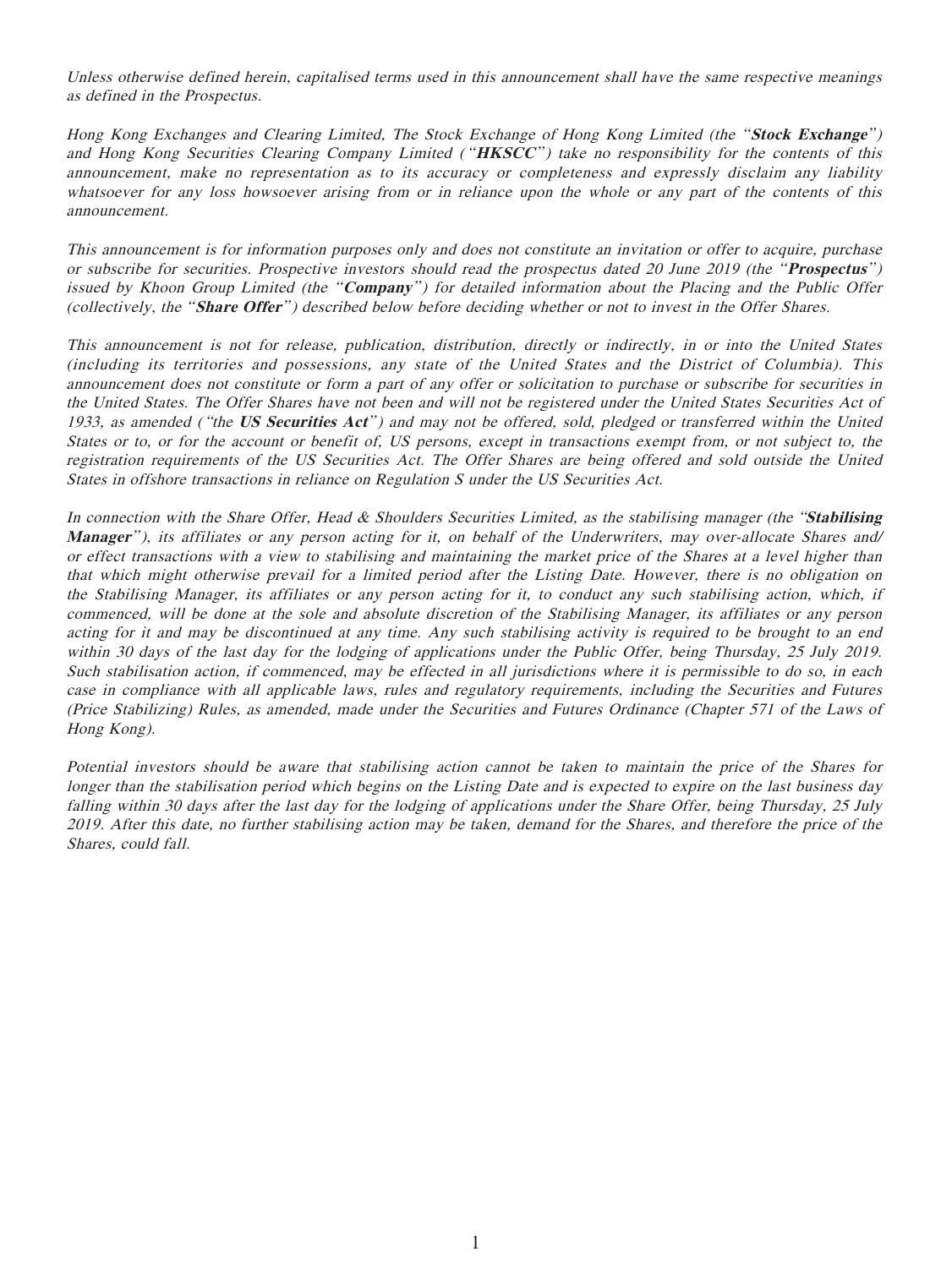## **Khoon Group Limited 坤集團有限公司** (incorporated in the Cayman Islands with limited liability)

## **LISTING ON THE MAIN BOARD OF THE STOCK EXCHANGE OF HONG KONG LIMITED BY WAY OF SHARE OFFER**

| <b>Number of Offer Shares</b>        | $\ddot{\cdot}$       | 250,000,000 Shares (subject to the Over-<br>allotment Option)                                                                                                                                                                                                                                    |
|--------------------------------------|----------------------|--------------------------------------------------------------------------------------------------------------------------------------------------------------------------------------------------------------------------------------------------------------------------------------------------|
| <b>Number of Public Offer Shares</b> | $\ddot{\cdot}$       | 25,000,000 Shares (subject to re-allocation)                                                                                                                                                                                                                                                     |
| <b>Number of Placing Shares</b>      | $\ddot{\cdot}$       | 225,000,000 Shares (subject to re-allocation<br>and the Over-allotment Option)                                                                                                                                                                                                                   |
| <b>Offer Price</b>                   | $\ddot{\phantom{a}}$ | Not more than HK\$0.60 per Offer Share<br>and expected to be not less than HK\$0.50<br>per Offer Share, plus brokerage of 1.0%,<br>SFC transaction levy of 0.0027% and<br>Stock Exchange trading fee of 0.005%<br>(payable in full on application in Hong<br>Kong dollars and subject to refund) |
| <b>Nominal value</b>                 | :                    | HK\$0.01 per Share                                                                                                                                                                                                                                                                               |
| <b>Stock code</b>                    | $\ddot{\phantom{a}}$ | 924                                                                                                                                                                                                                                                                                              |

**Sole Sponsor**



**KINGSWAY CAPITAL LIMITED**

## **Joint Bookrunners and Joint Lead Managers**

**SUNWAH KINGSWAY** 新華滙富



**KINGSWAY FINANCIAL SERVICES GROUP LIMITED HEAD & SHOULDERS SECURITIES LIMITED**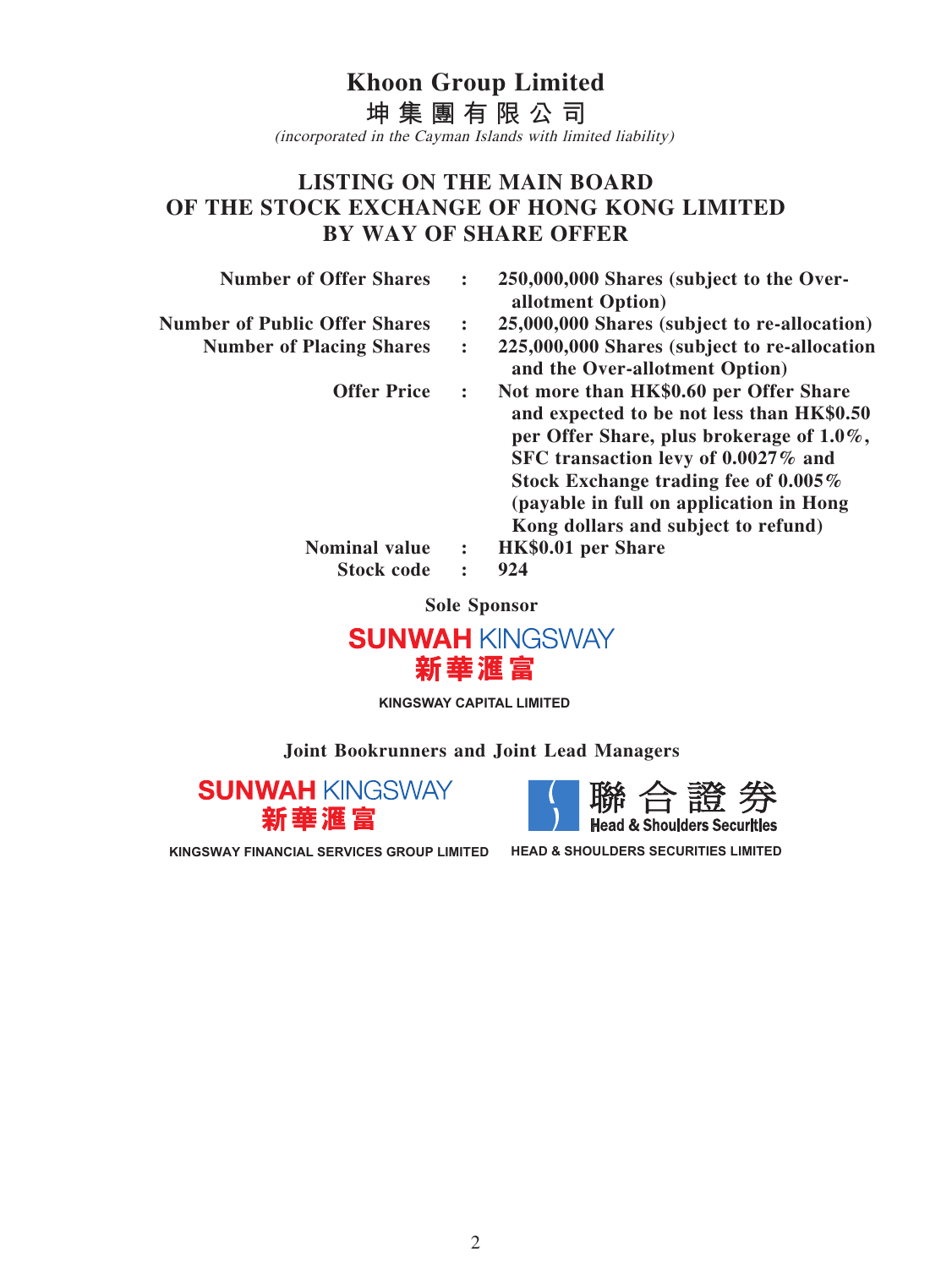Application has been made by the Company through the Sole Sponsor, Kingsway Capital Limited which is located at 7/F, Tower One, Lippo Centre, 89 Queensway, Hong Kong, to the Listing Committee of the Stock Exchange for the granting of the approval for the listing of, and permission to deal in, the Shares in issue and to be issued on the Main Board of the Stock Exchange as described in the Prospectus pursuant to the Capitalisation Issue, the Share Offer and any new Shares which may be allotted and issued pursuant to the exercise of the Over-allotment Option and any options that may be granted under the Share Option Scheme.

The Share Offer comprises the Public Offer of initially 25,000,000 Shares (subject to reallocation), representing 10.0% of the total number of Offer Shares being offered under the Share Offer and the Placing of initially 225,000,000 Shares (subject to re-allocation and the Overallotment Option), representing 90.0% of the total number of Offer Shares being offered under the Share Offer. The allocation of the Offer Shares between the Public Offer and the Placing will be subject to reallocation as described in the section headed "Structure and conditions of the Share Offer" in the Prospectus. In particular, the Joint Bookrunners may reallocate Offer Shares from the Placing to the Public Offer to satisfy valid applications under the Public Offer. In accordance with Guidance Letter HKEx-GL91-18 issued by the Stock Exchange, if such reallocation is done other than pursuant to Practice Note 18 of the Listing Rules, the maximum total number of Offer Shares that may be reallocated to the Public Offer following such reallocation shall be not more than double the initial allocation to the Public Offer (i.e. 50,000,000 Offer Shares); and the final Offer Price shall be fixed at the low end of the indicated Offer Price range stated in the Prospectus (i.e. HK\$0.50 per Offer Share).

If the Stock Exchange grants the approval for the listing of, and permission to deal in, the Shares and the Company complies with the stock admission requirements of HKSCC, the Shares will be accepted as eligible securities by HKSCC for deposit, clearance and settlement in CCASS with effect from the date of commencement of dealings in the Shares on the Stock Exchange or any other date HKSCC chooses. Settlement of transactions between participants of the Stock Exchange is required to take place in CCASS on the second Business Day after any trading day. All activities under CCASS are subject to the General Rules of CCASS and CCASS Operational Procedures in effect from time to time. All necessary arrangements have been made for the Shares to be admitted into CCASS. Investors should seek the advice of their stockbrokers or other professional advisers for details of the settlement arrangement as such arrangements may affect their rights and interests.

The final Offer Price is expected to be determined by agreement between the Company and the Joint Bookrunners (for themselves and on behalf of the Underwriters) on the Price Determination Date, which is currently expected to be on or around Tuesday, 25 June 2019 or such later date as may be agreed between our Company and the Joint Bookrunners (for themselves and on behalf of the Underwriters). If, for any reason, the Offer Price is not agreed on or before Tuesday, 25 June 2019, the Share Offer will not proceed and will lapse. In such event, the Company will issue an announcement on the Stock Exchange website at **www.hkexnews.hk** and the Company's website at **khoongroup.com**. The Offer Price will be not more than HK\$0.60 per Offer Share and is expected to be not less than HK\$0.50 per Offer Share. Applicants for the Public Offer Shares are required to pay, on application, the maximum Offer Price of HK\$0.60 per Offer Share together with a brokerage of 1.0%, SFC transaction levy of 0.0027% and Stock Exchange trading fee of 0.005%, subject to refund if the Offer Price is lower than HK\$0.60. If the Offer Price as finally determined is less than the maximum Offer Price of HK\$0.60 per Offer Share, appropriate refund payments (including the brokerage fee, SFC transaction levy and the Stock Exchange trading fee attributable to the excess application monies) will be made to successful applicants, without interests.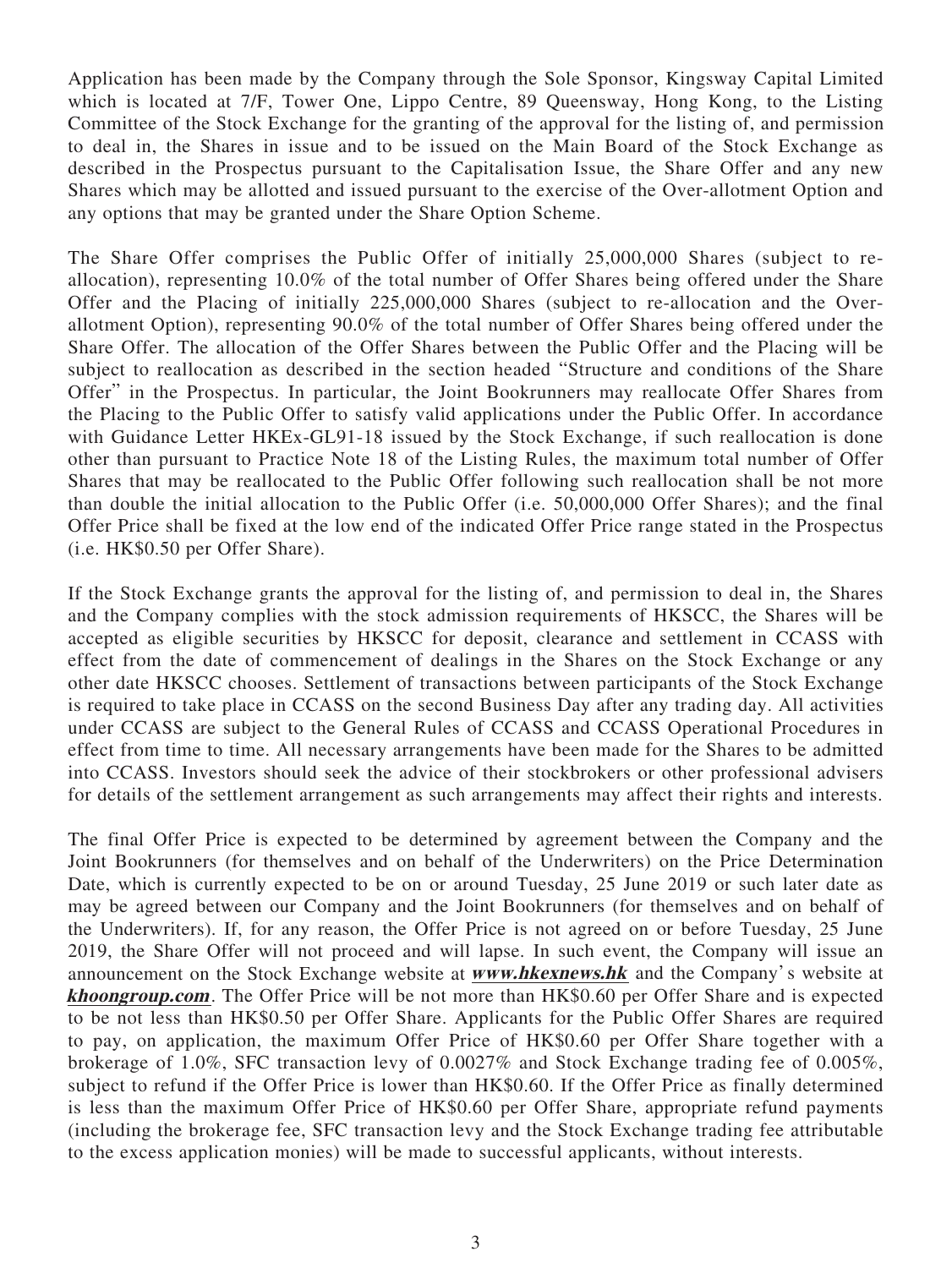## **Applications for the Public Offer Shares will only be considered on the basis of the terms and conditions of the Prospectus and the related Application Forms.**

Applicants who would like to be allotted the Public Offer Shares issued in their own names should complete and sign the **WHITE** Application Forms. Applicants who would like to have the Public Offer Shares allotted and issued in the name of HKSCC Nominees and deposited directly into CCASS to be credited to their CCASS Investor Participant stock accounts or the stock accounts of their designated CCASS Participants should either (i) complete and sign the **YELLOW** Application Forms; or (ii) give **electronic application instructions** to HKSCC via CCASS.

Copies of the Prospectus, together with the **WHITE** Application Forms, may be obtained during normal business hours from 9:00 a.m. on Thursday, 20 June 2019 until 12:00 noon on Tuesday, 25 June 2019 from:

(i) the following office of the Public Offer Underwriters:

| <b>Kingsway Financial</b>                      | 7/F, Tower One, Lippo Centre, 89 Queensway,                          |
|------------------------------------------------|----------------------------------------------------------------------|
| <b>Services Group Limited</b>                  | Hong Kong                                                            |
| <b>Head &amp; Shoulders Securities Limited</b> | Room 2511, 25/F, Cosco Tower,<br>183 Queen's Road Central, Hong Kong |

(ii) or any of the following branches of Industrial and Commercial Bank of China (Asia) Limited, the receiving bank for the Public Offer:

| <b>District</b>         | <b>Branch name</b>          | <b>Address</b>                                                                                           |
|-------------------------|-----------------------------|----------------------------------------------------------------------------------------------------------|
| <b>Hong Kong Island</b> | Queen's Road Central Branch | Basement, Ground Floor and<br>First Floor of 122 QRC,<br>Nos. 122-126 Queen's Road Central,<br>Hong Kong |
| Kowloon                 | Tsim Sha Tsui Branch        | Shop $1&2, G/F$ ,<br>No. 35-37 Hankow Road,<br>Tsimshatsui, Kowloon                                      |
| <b>New Territories</b>  | Sha Tsui Road Branch        | Shop 4, G/F Chung On Building,<br>297-313 Sha Tsui Road,<br>Tsuen Wan, New Territories                   |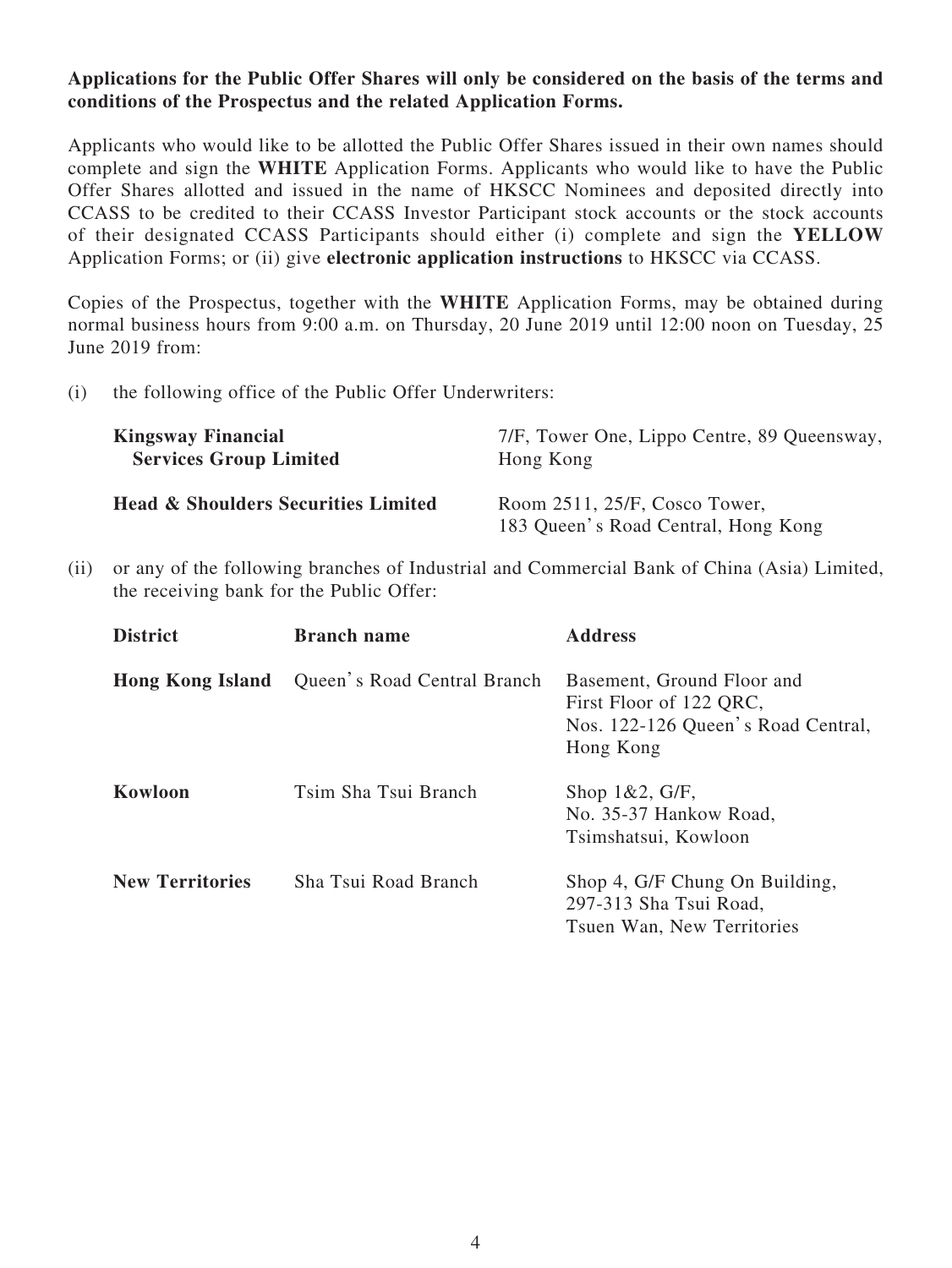- (iii) or the following office of the Sole Sponsor:
	- **Kingsway Capital Limited** at 7/F, Tower One, Lippo Centre, 89 Queensway, Hong Kong

Copies of the Prospectus, together with the **YELLOW** Application Forms, may be obtained during normal business hours from 9:00 a.m. on Thursday, 20 June 2019 until 12:00 noon on Tuesday, 25 June 2019 from:

- (i) the Depository Counter of HKSCC at 1/F, One & Two Exchange Square, 8 Connaught Place, Central, Hong Kong; or
- (ii) your stockbrokers who may also have **YELLOW** Application Forms and the Prospectus available.

Both **WHITE** and **YELLOW** Application Forms completed in all respects in accordance with the instructions printed thereon, together with cheques or banker's cashier orders made payable to "**ICBC (ASIA) NOMINEE LIMITED – KHOON GROUP PUBLIC OFFER**" should be securely stapled and deposited in the special collection boxes provided at any of the branches of the receiving bank referred to above at the following times:

> **Thursday, 20 June 2019 – 9:00 a.m. to 5:00 p.m. Friday, 21 June 2019 – 9:00 a.m. to 5:00 p.m. Saturday, 22 June 2019 – 9:00 a.m. to 1:00 p.m. Monday, 24 June 2019 – 9:00 a.m. to 5:00 p.m. Tuesday, 25 June 2019 – 9:00 a.m. to 12:00 noon**

The application lists will be open from 11:45 a.m. to 12:00 noon on Tuesday, 25 June 2019, the last application day or such later time as described in the paragraph headed "9. Effect of bad weather on the opening of the application lists" under the section headed "How to apply for Public Offer Shares" of the Prospectus.

CCASS Participants can input **electronic application instructions** from 9:00 a.m. on Thursday, 20 June 2019 until 12:00 noon, Tuesday, 25 June 2019. The application lists will open from 11:45 a.m. to 12:00 noon on Tuesday, 25 June 2019 (or such later date as may apply in case of certain bad weather conditions as described in the paragraph headed "9. Effect of bad weather on the opening of the application lists" under the section headed "How to apply for Public Offer Shares" of the Prospectus).

You will be deemed to have authorised HKSCC and/or HKSCC Nominees to transfer the details of your application to the Company, the Joint Bookrunners and the Hong Kong Branch Share Registrar.

Please refer to the sections headed "Structure and conditions of the Share Offer" and "How to apply for Public Offer Shares" in the Prospectus for details of the conditions and application procedures of the Share Offer.

The Company expects to publish the announcement on the final Offer Price, the level of indications of interest in the Placing, the level of applications under the Public Offer and the basis of allocation of the Public Offer Shares on or before Thursday, 4 July 2019 in the website of the Company at **khoongroup.com** and the website of the Stock Exchange at **www.hkexnews.hk**.